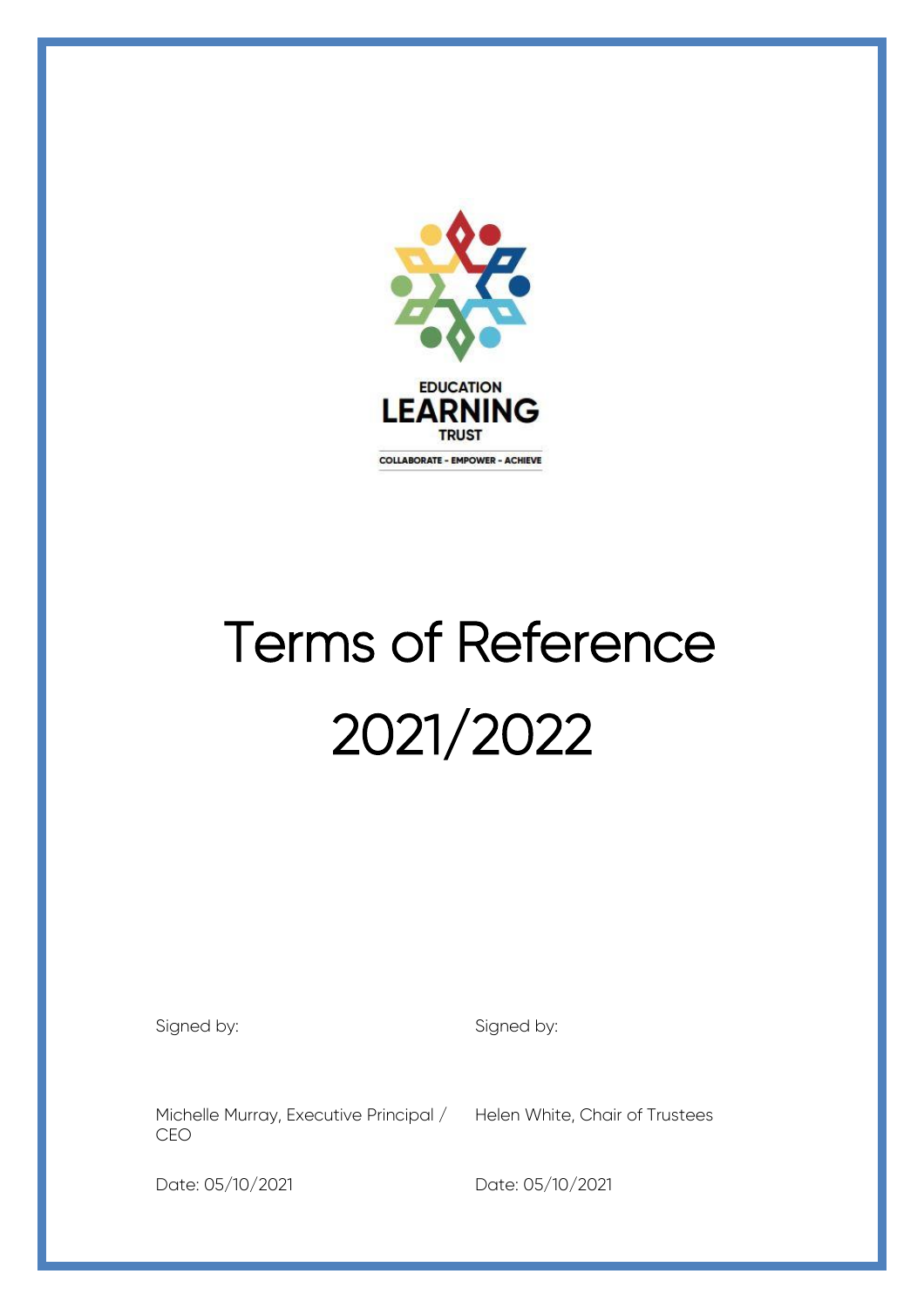

## Revision History

| Date              | Document<br>Version | Document Revision History                                                                                                                                  | Document Author / Re-<br>viser                                                     | <b>Document Approver</b>                                             |
|-------------------|---------------------|------------------------------------------------------------------------------------------------------------------------------------------------------------|------------------------------------------------------------------------------------|----------------------------------------------------------------------|
| 25.07.2017        | 1.0                 | Document prepared for ratification by<br>Trust board.                                                                                                      | S Foster                                                                           | <b>Trust Board</b>                                                   |
| 18.10.18          | 1.1                 | Updated document prepared for review<br>by Trust Board                                                                                                     | J Evans                                                                            | <b>Trust Board</b>                                                   |
| 25/09/2019        | 1.2                 | Document annual review.<br>Reformatting, no significant changes.<br>then circulated to staff and AGBs                                                      | J Jones, SBM                                                                       | <b>Trust Board 25/09/19</b>                                          |
| September<br>2020 | 1.3                 | Document annual review.<br>No changes<br>Circulated to Admin Manag-<br>ers/Headteachers on 11/10/20 to circu-<br>late to staff and AGBs.                   | J Jones, ELT Primary<br><b>SBM</b>                                                 | Approved on 11/10/20<br>following Trust Board<br>meeting on 25/09/20 |
| November<br>2020  | 2.0                 | Addition of the terms of reference for<br>the committees of the Trust Board. De-<br>veloped by the Trustees<br>Circulated to staff & 07/12/2020 &<br>AGBs. | ELT Trustees/ J Jones,<br><b>ELT Primary SBM</b>                                   | <b>Trust Board</b><br>03/12/2020.                                    |
| September<br>2021 | 2.1                 | Annual review.<br>No significant changes.<br>Circulated to Schools 19/10/2021                                                                              | J Jones, HR and Com-<br>pliance Manager/M<br>Murray CEO and H<br><b>White CofT</b> | Trust Board 05/10/2021                                               |

## **Contents**

| ELT Terms of Reference V2.1 September 2021 | $1   P \text{age}$ |
|--------------------------------------------|--------------------|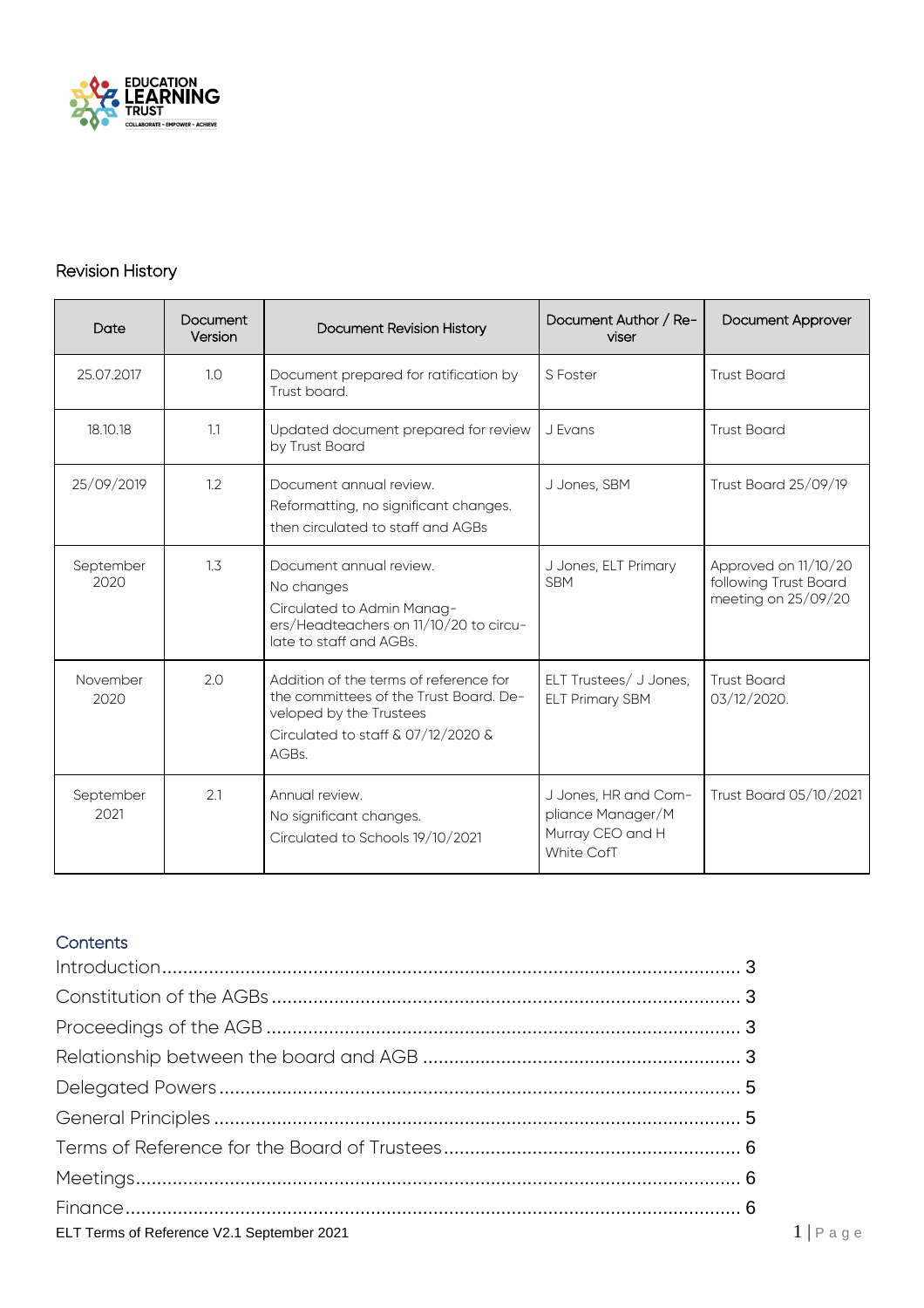

| Terms of reference for the Finance, Resources, Audit and Risk Committee 7  |  |
|----------------------------------------------------------------------------|--|
|                                                                            |  |
|                                                                            |  |
|                                                                            |  |
|                                                                            |  |
|                                                                            |  |
|                                                                            |  |
|                                                                            |  |
|                                                                            |  |
|                                                                            |  |
| Terms of reference for the Standards & Curriculum Committee  11            |  |
|                                                                            |  |
|                                                                            |  |
|                                                                            |  |
|                                                                            |  |
| Terms of reference for the Leadership and Succession Planning Committee 12 |  |
|                                                                            |  |
|                                                                            |  |
|                                                                            |  |
|                                                                            |  |
|                                                                            |  |
|                                                                            |  |
|                                                                            |  |
|                                                                            |  |
|                                                                            |  |
|                                                                            |  |
|                                                                            |  |
|                                                                            |  |
|                                                                            |  |
|                                                                            |  |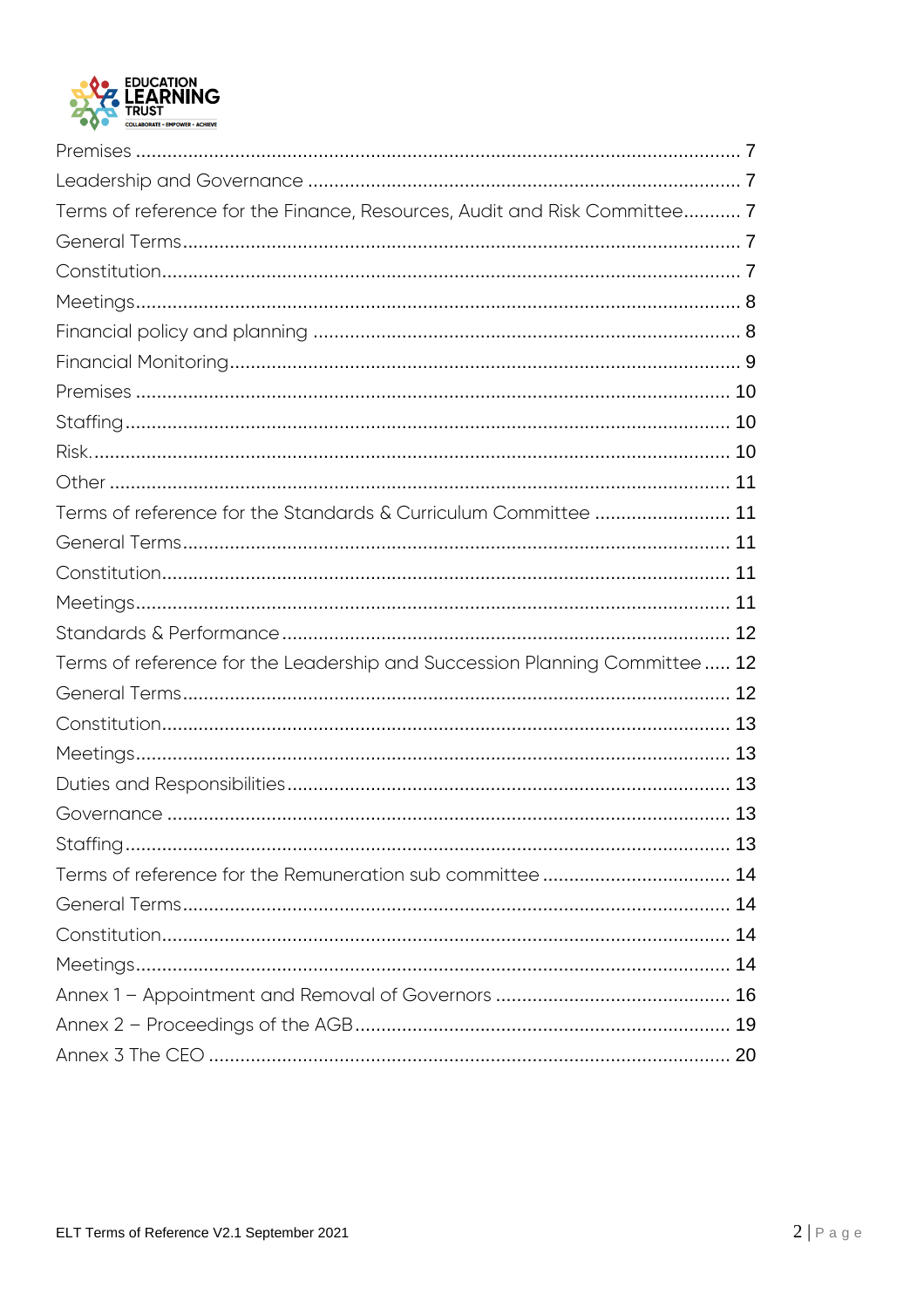

#### Introduction

Education Learning Trust (the "Trust") is governed by a Board of Trustees (the "Trustees") who are accountable to the Department for Education and have overall responsibility and ultimate decision-making authority for all the work of the Trust, including the establishing and running of the academies operated by the Trust.

Gatley Primary School, Meadowbank Primary School, Bredbury Green Primary School, Werneth School and The Kingsway School are currently operated by the Trust.

In order to assist with the discharge of their responsibilities, the Trustees have established an Academy Governing Body ("AGB") for each of the academies. The AGB shall be a committee established pursuant to Articles 100 to 104 (inclusive) of the Articles of Association of the Trust (the "Articles").

The Trustees may review these terms of reference at any time but shall review them at least annually. These terms of reference may only be amended by the Board of Trustees.

#### Constitution of the AGBs

Members of the AGB shall be known as "governors".

The Trustees have the right to appoint such persons to the AGB as they shall determine from time to time.

Subject to clause 2.2, the composition of Academy Governing bodies for the academies shall be as follows:

- the Headteacher of the School (or the CEO if no such person is appointed);
- up to 1 staff governor;
- at least two parent governors; and
- up to 7 co-opted governors.

The procedure for the appointment and the removal of governors shall be as set out in Annex 1.

#### Proceedings of the AGB

The proceedings for meetings of the AGB shall be as set out in Annex 2. Relationship between the board and AGB

The AGB shall in carrying out its role:

- promote high standards and aim to ensure that students and pupils are attending a successful school which provides them with a good education and supports their well-being;
- be responsible to the Trustees for its actions and follow the expectations of governors as laid down by the Trustees;
- aim to establish that it is competent, accountable, independent and diverse that promotes best practice in governance;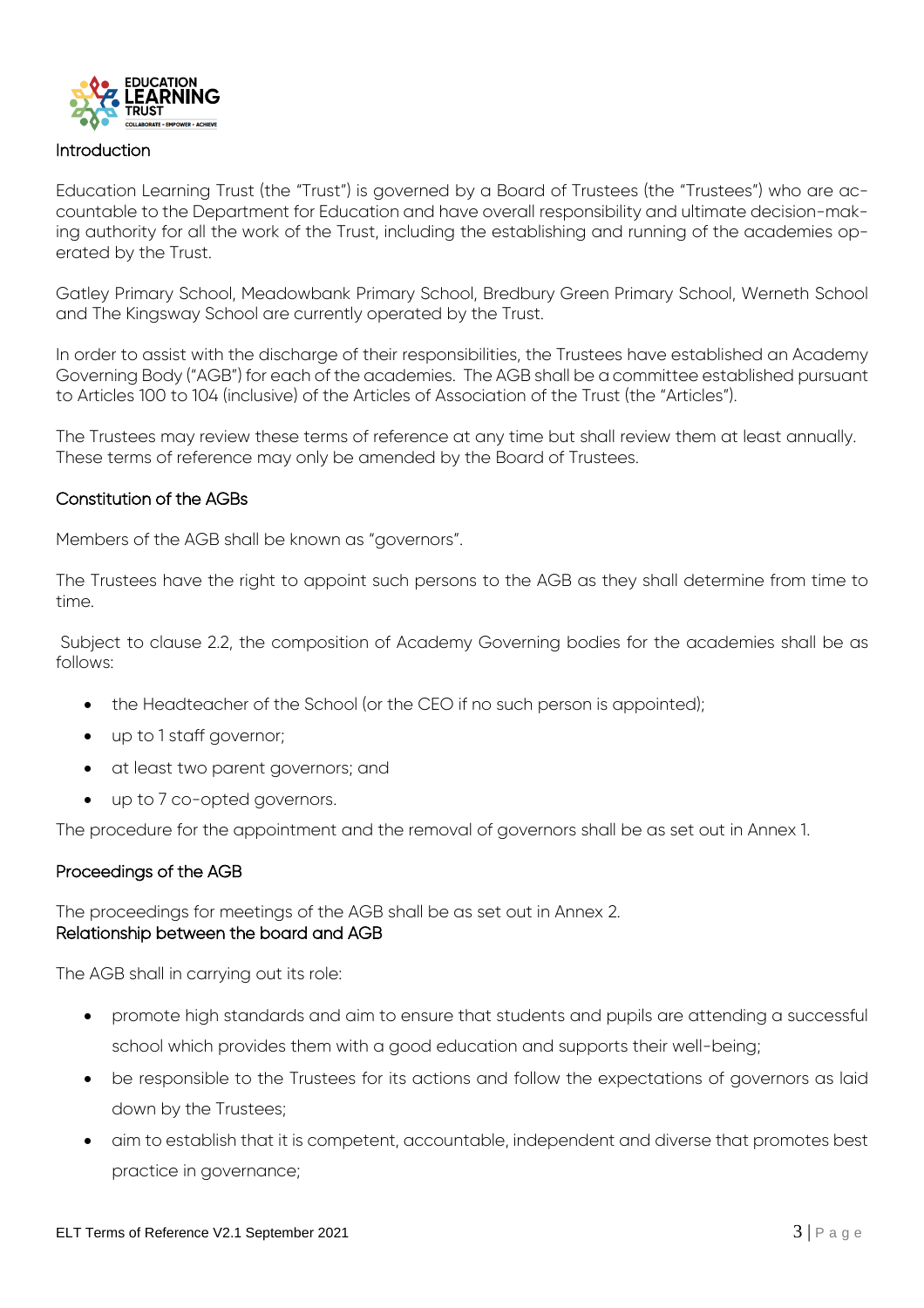

 aim to ensure that its governors promote and uphold high standards of conduct, probity and ethics, in keeping with the Nolan principles of public life;

The Trustees shall support the work of the AGB by:

- setting a clear strategic vision to allow the AGB to set and achieve its own aims and objectives within such vision;
- ensuring that systems are put in place to allow the governors to be presented with timely and good data to allow the AGB to analyse School performance in order to support and challenge the Headteacher and the senior leadership team of the School; and
- ensuring that the governors have access to high quality training.

Without prejudice to the Trustees, other rights to remove any governor and the Trustee's rights to amend these terms of reference at any time, where the Trustees have concerns about the performance of an AGB they may amongst other actions:

- require the relevant AGB to adopt and comply with a governance action plan in such form as determined by the Trustees;
- suspend or remove any or all of the matters delegated to the AGB;
- suspend or remove any or all of the governors of the relevant AGB;

The Trustees may require a governance action where:

- the School has a deficit budget (both revenue and capital) in excess of £50,000;
- the school has excessive reserves.
- the school has been rated by Ofsted as 'Requiring Improvement' or 'Inadequate';
- there has been a serious breach of Trust policies.

The Trustees may vary the matters delegated where:

- the AGB act outside its delegated powers and limitations;
- the AGB are in breach of these terms of reference;
- there has been a serious breach of Trust policies.

The Trustees may remove governors where:

- the School is in [material] breach of its funding arrangements;
- the AGB is in material breach of these terms of reference or has persistently breached these terms of reference.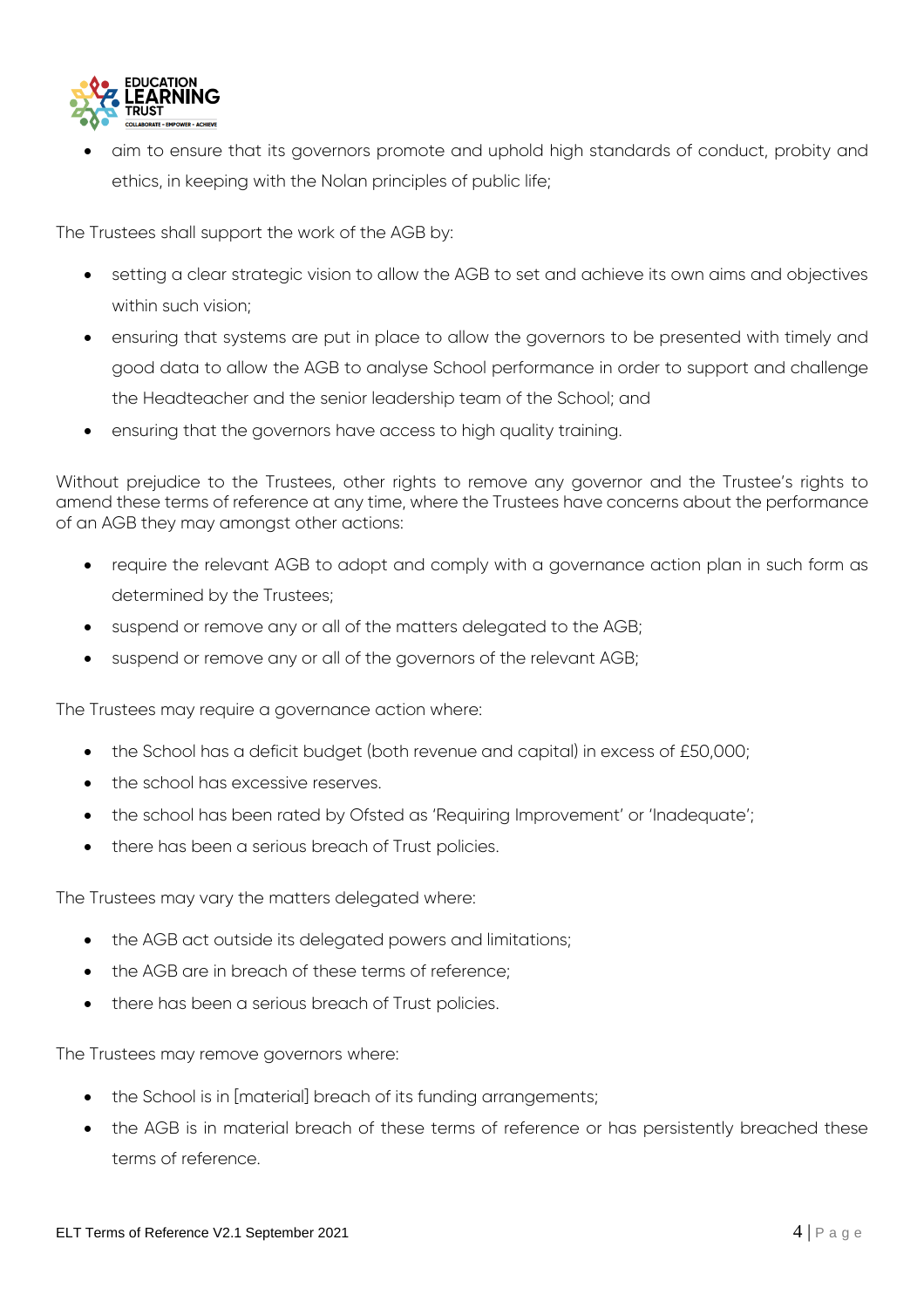

The circumstances listed in the last three paragraphs are illustrative only and shall not limit the rights of the Trustees to suspend or remove any or all of the matters delegated to the AGB.

## Delegated Powers General Principles

In the exercise of its delegated powers and functions, the governors of the AGB shall:

- ensure that the School is conducted in accordance with the objects of the Trust, the terms of any trust governing the use of the land which is used for the purposes of the School, any agreement entered into with the Secretary of State for the funding of the School and these terms of reference;
- promptly implement and comply with any policies or procedures communicated to the AGB by the Trustees from time to time;
- review its own policies and practices on a regular basis, in view of any advice or recommendations made by the Trustees;
- work closely with the Trustees and act with integrity, objectivity and honesty in the best interests of the Trust and the School;
- be open about decisions and be prepared to justify those decisions;
- keep confidential all information of a confidential nature obtained by them relating to the School and the Trust; and
- adopt financial prudence in managing the financial affairs of the Trust in so far as these relate to the School and are delegated to them.

Each governor shall be required to take part in regular self-review and is accountable for meeting his own training and development needs. It is a governor's responsibility to consider if, and raise any concerns where, he feels that appropriate training and development is not being provided.

Governors shall be expected to report to the Trust against KPIs which have been set for the School and provide such data and information regarding the business of the School and the pupils attending the School as the Trustees may require from time to time.

Annex 3 sets out the powers retained by the Trustees in the Scheme of Delegation, the powers delegated to the CEO, the AGB of the School and the Headteacher of the School.

For the avoidance of doubt, where a power is not expressly delegated to the CEO, the AGB or Principal it will be deemed to have been retained by the Trust regardless of whether it is specified in the Scheme of Delegation.

The Scheme of Delegation may be reviewed by the Trustees at any time but shall be reviewed at least annually. Trustees reserve the right to remove or alter any delegation at any time, whilst having due regard to, but not being bound by, the views of the AGB.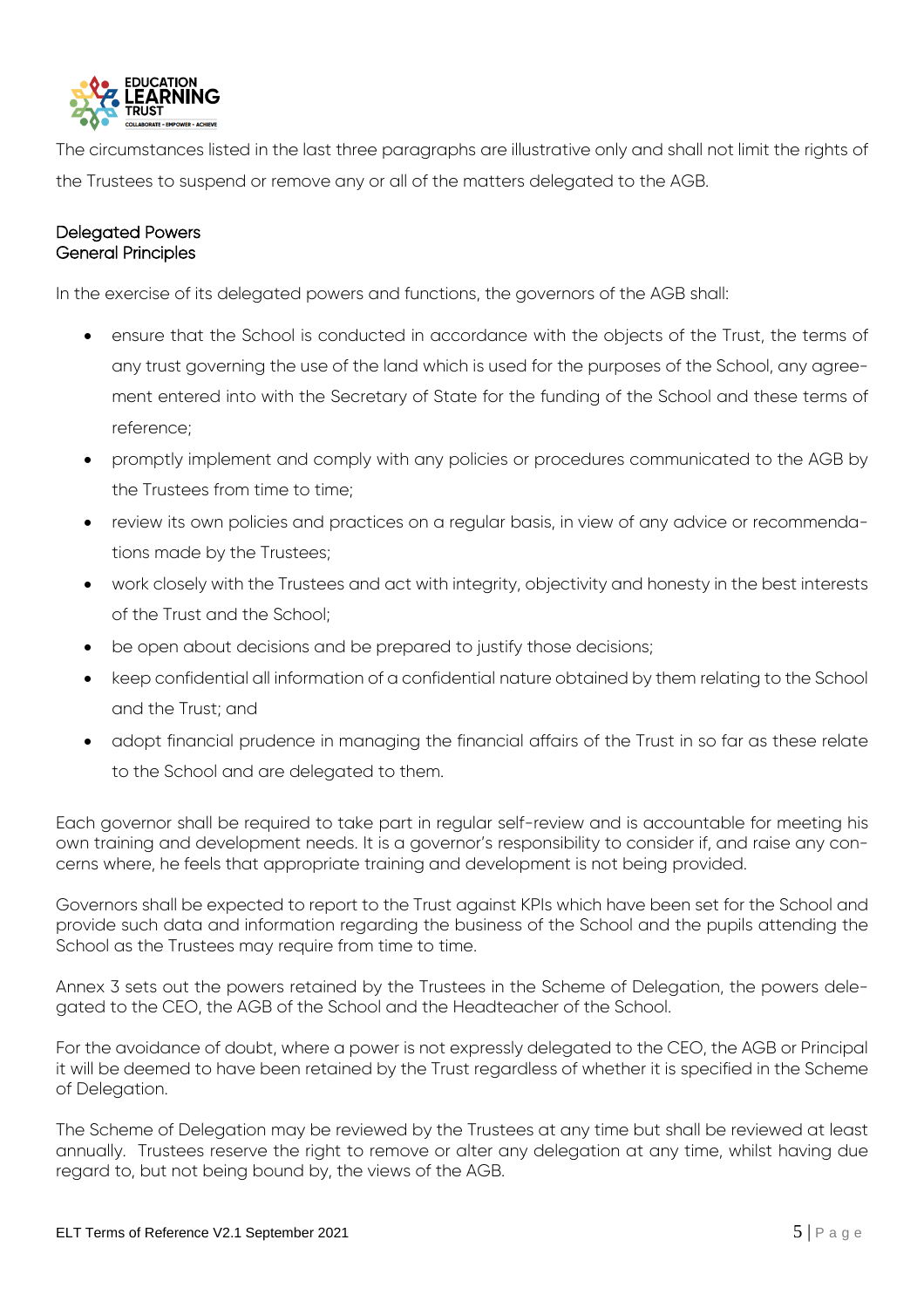

Notwithstanding the application of any provision of these terms of reference, if the Chair of the AGB or the Vice Chair, is of the opinion that a matter of urgency exists and a delay in exercising the function would likely be seriously detrimental to the interests of the School, any pupil or their parent or a person who works at the School, then they may exercise any function of the AGB which can be delegated to an individual or any function relating to the exclusion of pupils after consultation with the CEO and the Chair of the Trustees.

## Terms of Reference for the Board of Trustees

The trustees are responsible for the general control and management of the administration of the trust, and in accordance with the provisions set out in the memorandum and articles of association and its funding agreement. It is legally responsible and accountable for all statutory functions, for the performance of all schools within the trust and must approve written scheme of delegation of financial powers that maintains robust internal control arrangements .In addition it must carry out the three core governance functions:

- 1. Ensure clarity of vision ethos and strategic direction
- 2. Hold the executive to account for the educational performance of the trust's schools and their pupils , and the performance management of staff
- 3. Oversee the financial performance of the trust and make sure its money is well spent.

## **Meetings**

- the Trust Board will meet five times a year plus an AGM.
- in the absence of the chair, the vice chair or the trust board shall be an acting chair for that meeting
- in the absence of the governance professional the Trust Board shall choose a clerk for that meeting from among their number.
- the draft minutes of each meeting will be circulated with the agenda and any relevant documents for the next ordinary meeting of the trust 10 days before the meeting and will be presented at that meeting by the chair (or in their absence the vice chair of the Test Board).
- any decisions taken must be determined by a majority of votes of trustees present, but no vote can be taken unless a majority of those present are trustees.

#### Finance

- to ensure that the trust has in place all of the financial policies and procedures required of a multi academy trust as laid out in the Academy Trust Handbook.
- to establish and maintain a three-year financial plan, taking into the account priorities of the School Improvement Plan, roll projection and signals from central government and (if applicable) the LA regarding future years' budgets, within the constraints of available information.
- to comply with all ESFA requirements including annual budget submission timetable.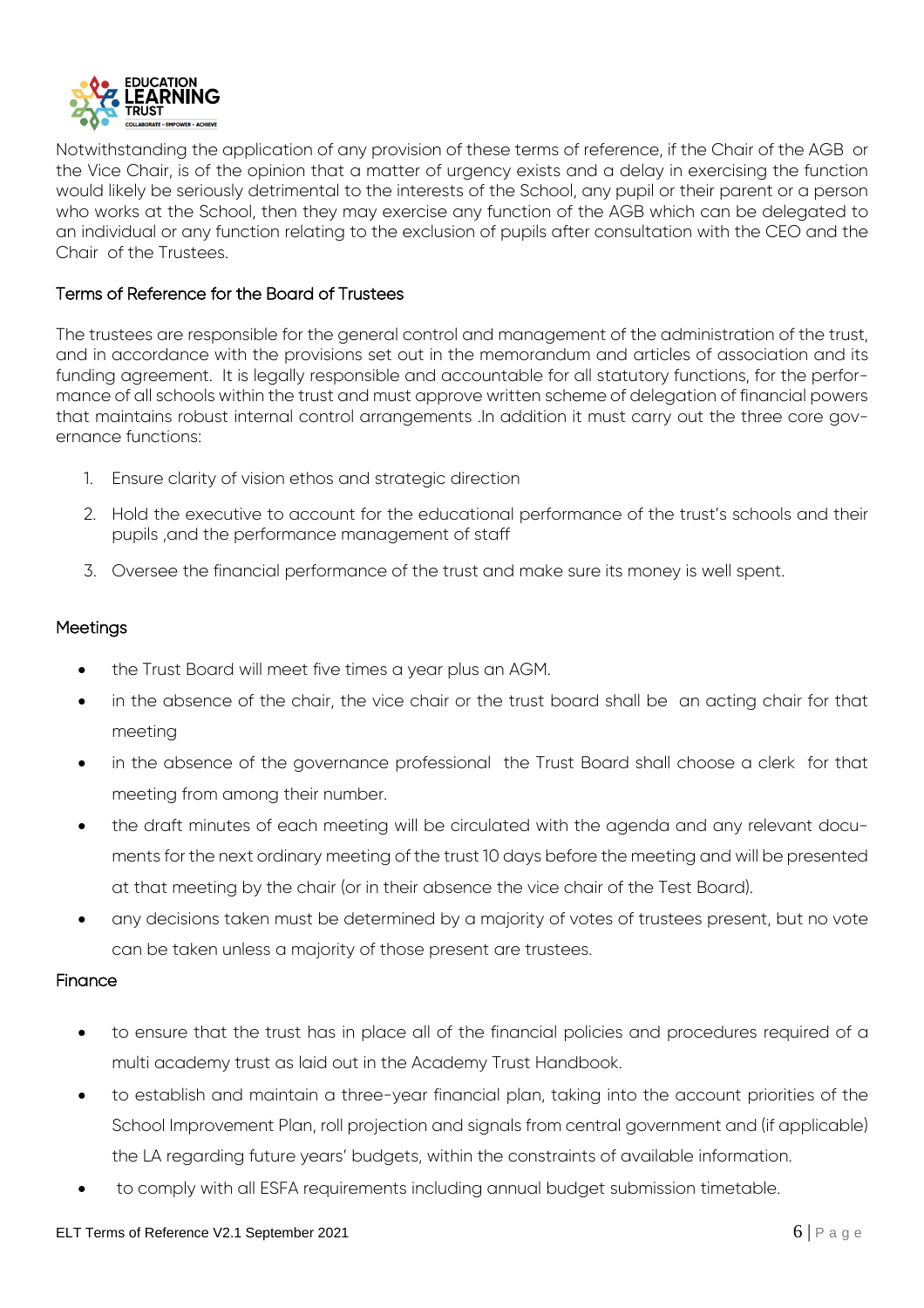

 to promote the use of Integrated Curriculum Financial Planning (ICFP) within the Trust to review school's financial and resource management planning, and use against its widest curriculum.

## Premises

 to select a project committee where necessary to oversee any premises developments including matters relating to health and safety.

## Leadership and Governance

- to develop an annual plan to ensure that the Trust Board and its Committees including Academy Governing Boards, effectively deliver statutory responsibilities and core functions
- ensure that the Strategic Plan aligns with the Trust's vision and ethos of collaboration, empowerment and achievement
- strategic Leadership
- ensure that the Strategic Plan aligns with the Trust's vision and ethos of collaboration, empowerment and achievement
- to ensure that the Trust is staffed sufficiently for the fulfilment of the school's development plan and the effective operation of the school.
- to review annually the role of the sub committees own performance ,constitution and terms of reference the terms of reference.

## Terms of reference for the Finance, Resources, Audit and Risk Committee General Terms

- to act on matters delegated by the full trust board
- to liaise and consult with other committees where necessary.
- to contribute to the School Improvement plan and the trusts strategic plans
- to consider safeguarding and equalities implications when undertaking all committee functions.

#### **Constitution**

The membership will consist of:

- the Chair or vice chair of the trust board
- the trust CEO
- the DFO
- two trustees

Other parties may be invited to attend all or part of the meeting as appropriate.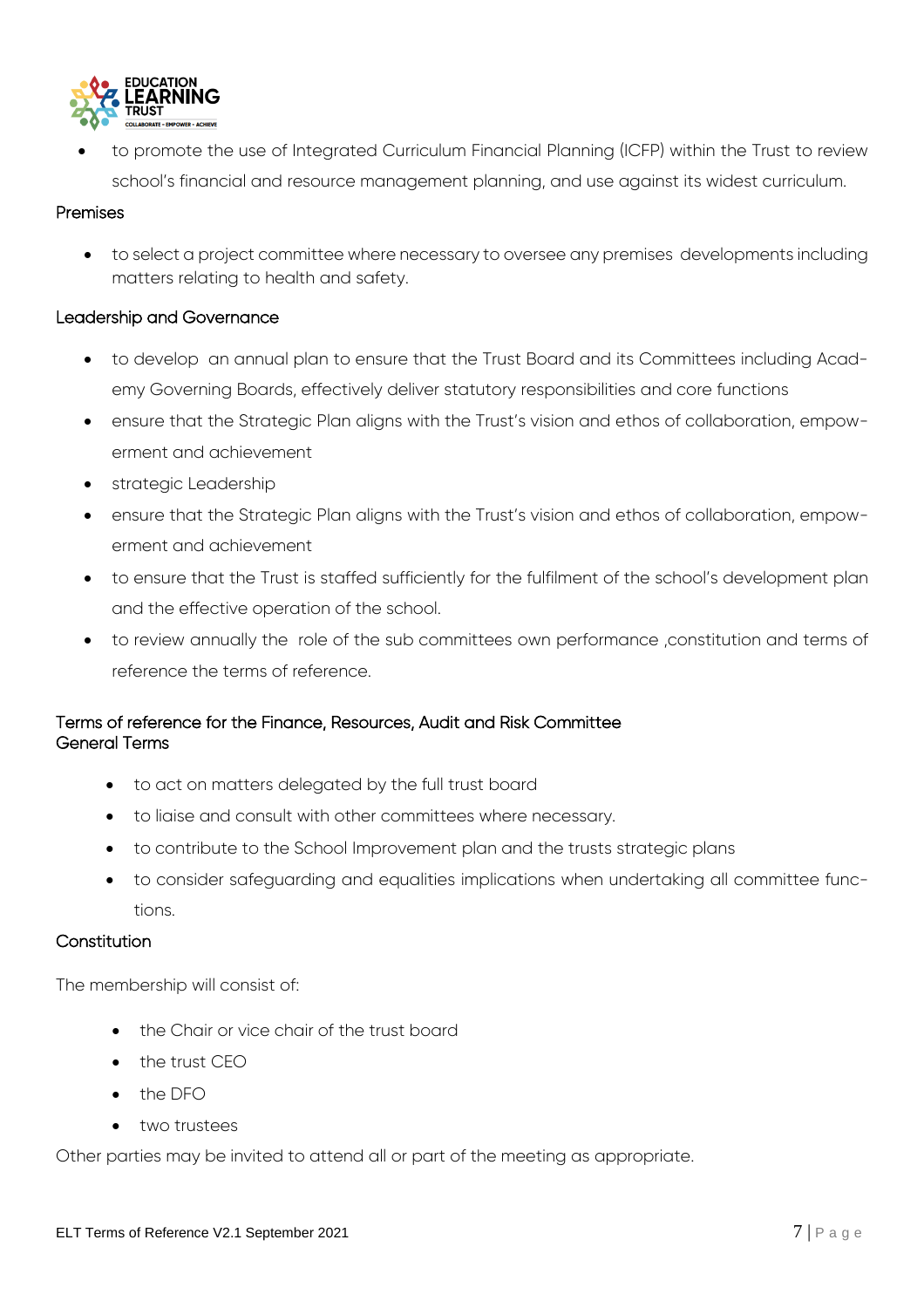

## **Meetings**

- the Committee will meet at least half-termly.
- in the absence of the chair, the committee shall choose an acting chair for that meeting from among their number.
- in the absence of the governance professional , the committee shall choose a clerk for that meeting from among their number.
- the draft minutes of each meeting will be circulated with the agenda for the next ordinary meeting of the trust and will be presented at that meeting by the chair (or in their absence another member of the committee).
- any decisions taken must be determined by a majority of votes of committee members present and voting – but no vote can be taken unless a majority of those present are trustees.

## Financial policy and planning

- to produce and monitor all of the financial policies and procedures required of a multi academy trust as laid out in the Academy Trust Handbook.
- to present to the Trust Board all additional financial policies, including a charging and remissions policy for approval.
- to review and monitor all additional finance polices.
- to develop and maintain a three-year financial plan, taking into the account priorities of the School Improvement Plan, roll projection and signals from central government and (if applicable) the LA regarding future years' budgets, within the constraints of available information.
- to present the three year plan to the Trust Board for discussion and approval
- to use Integrated Curriculum Financial Planning (ICFP) to review school's financial and resource management planning, and use against its widest curriculum to ensure efficiency in resource management.
- to recommend to the Trust Board the annual top slice of funding withheld from academies in the trust. This should include covering the responsibilities of the trust maintaining adequate reserves and funding future projects.
- to draft and propose to the Trust Board for adoption an annual school budget taking into account the priorities of the School Improvement Plan.
- to recommend decisions in respect of service level agreements.
- to ensure that sufficient funds are set aside for pay increments as set out in the Pay Policy and as recommended by the CEO.
- to advise the board on relevant developments relating to pay and pensions
- to ensure spending decisions reflect value for money, regularity and propriety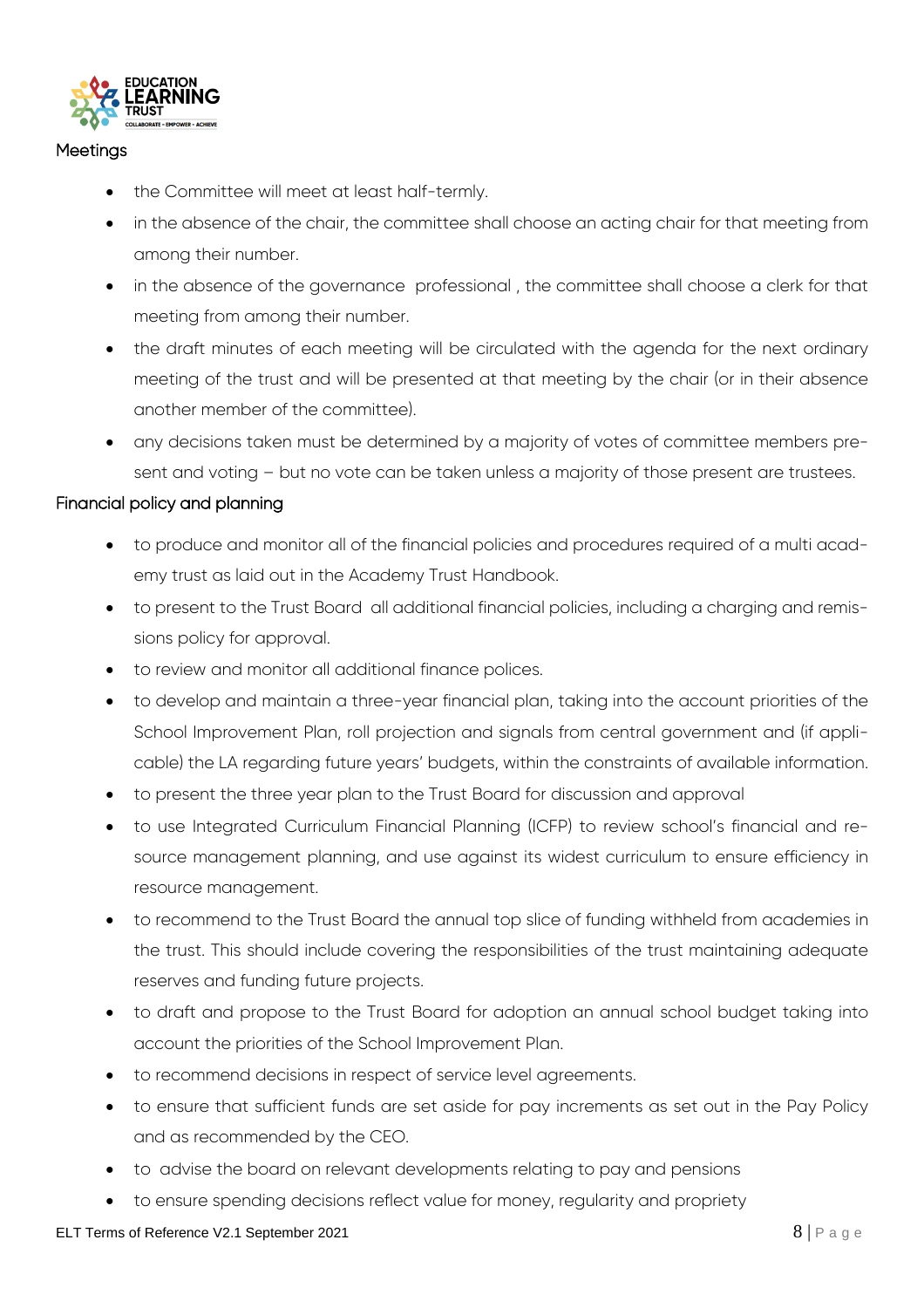

#### Financial Monitoring

- to monitor the income and expenditure throughout the year of all delegated and devolved funds against the annual budget plan.
- to receive at least termly budget monitoring reports from the individual schools.
- to report back to each meeting of the trust and to alert them of potential problems or significant anomalies at an early date.
- to meet with other committees and provide them with the information they need to perform their duties.
- to advise the trust Board on any budgetary adjustments that will from time to time be necessary in response to the evolving requirements of the School or Trust
- to prepare the Trustees Report to form part of the Statutory Accounts of the Trust and for filing in accordance with Companies Act and Charity Law requirements.
- to present the Trustees Report for approval by the Trust Board
- to present auditors' reports to the Trust Board and a draft action plan as appropriate in response to audit findings for the Trust Board's approval
- to provide feedback on actions relating to the auditor's report to ensure all trustees are fully informed of progress
- to recommend to the members the appointment or reappointment of the auditors
- to review the Trust's banking arrangements at least every five years to be approved by Trust board
- to set out and approve the Trust's banking mandates and authorisation levels to be approved by the Trust Board
- to develop a treasury management and investment policy to be approved by the Trust Board
- to review all revenue and capital expenditure plans and projects in relation to premises, maintenance, infrastructure and IT and ensure the Trust Board is fully equipped to ratify decisions
- to monitor and review grant applications and funding
- to approve the trust insurance arrangements
- to set out and approve levels of authorisation required for purchasing
- to circulate SRMA reports to the Trust Board for discussion.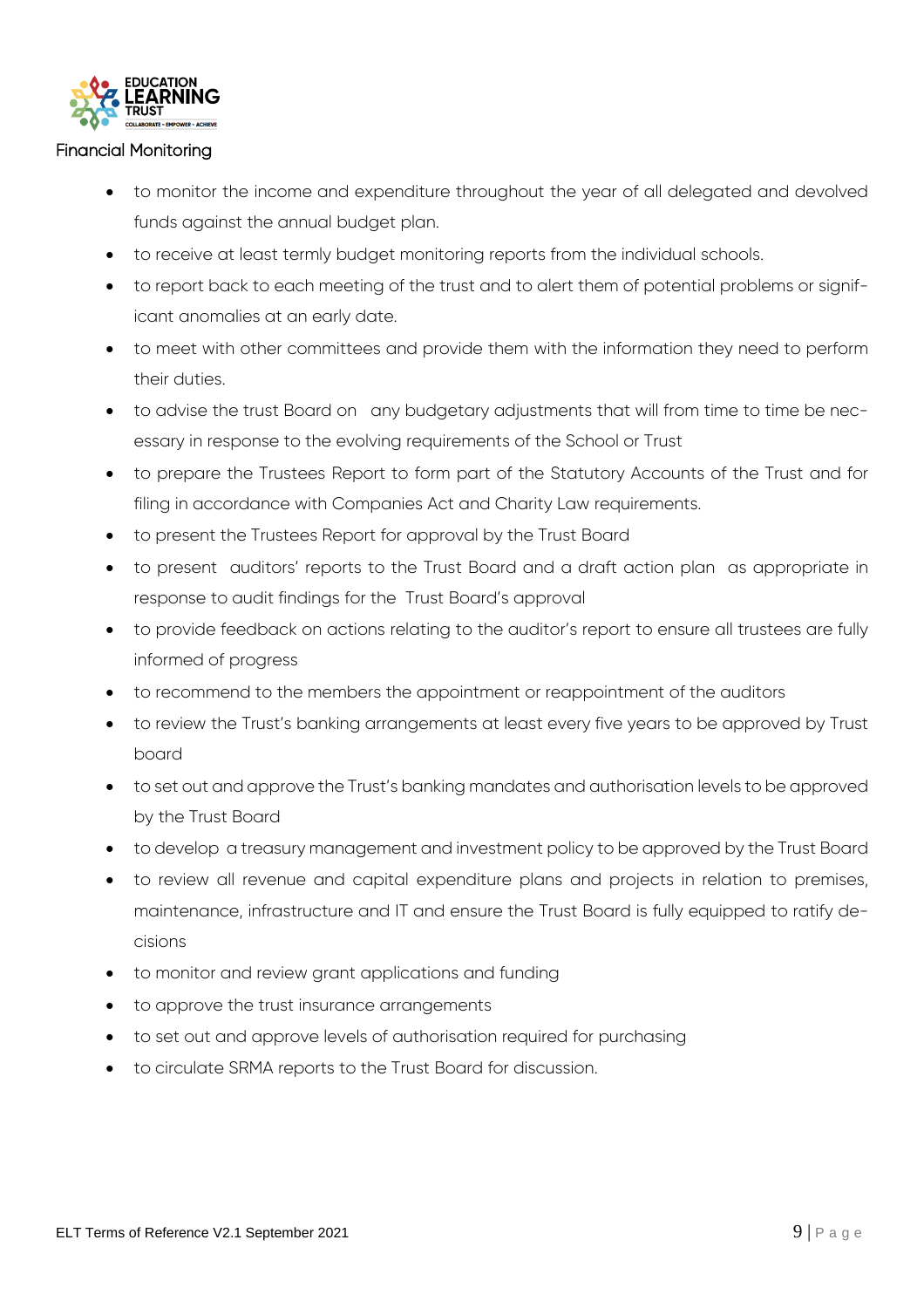

#### Premises

- to provide support and guidance for the trust and the CEO/headteachers on all matters relating to the maintenance and development of the premises and grounds, including Health and Safety.
- to ensure that an annual inspection of the premises and grounds takes place, conducted by the LA and a report is received identifying any issues.
- to inform the trust board of the report and set out a proposed order of priorities for maintenance and development, for the approval of the board.
- to arrange professional surveys and emergency work as necessary.
	- $\circ$  The CEO/DFO are authorised to commit expenditure without the prior approval of the committee in any emergency where delay would result in further damage or present a risk to the health and safety of pupils or staff. In this event, the CEO/DFO would normally be expected to consult the committee chair at the earliest opportunity.
- to establish and keep under review an Accessibility Plan and a Building Development Plan and present to the Trust Board for approval.
- to review and monitor a Health and Safety policy and present to the Trust Board for approval.
- to ensure that the trust body's responsibilities regarding litter, refuse and dog excrement are discharged according to Section 89 of the Environmental Protection Act 1990, so far as is practicable.

## **Staffing**

- to establish the annual and longer-term salary budgets and other costs relating to personnel, e.g. training.
- to liaise with the CEO , the Trust Board with regard to processes and remuneration costs of staff redundancies
- to establish the annual and longer-term salary budgets and other costs relating to personnel, e.g. training.
- to be responsible for the administration of the pay policy

## Risk

- take responsibility for managing risk by maintaining a comprehensive risk register. The relevant section on the register should be passed to each subcommittee for review at their respective meetings. The full risk register should be approved and signed off annually by the full board.
- to develop and continually monitor the effectiveness of a business continuity plan and to periodically test the underlying assumptions of the plan.
- to report on the effectiveness of a business continuity plan to the trust board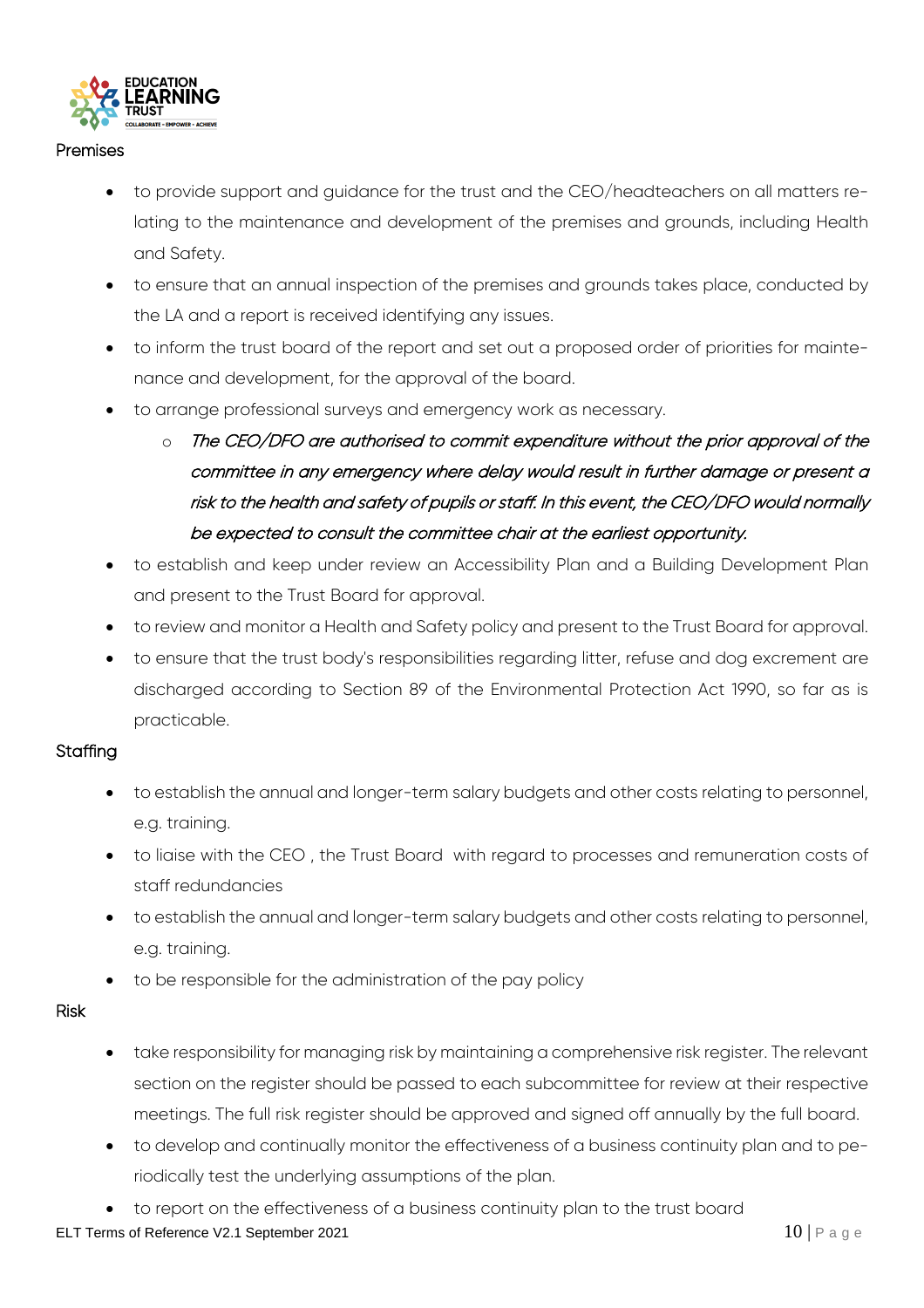

## **Other**

- advise the Board on the appointment of a governance professional service for the Trust and it's schools.
- provide or source services relating to Company Secretarial matters including Legal Compliance and ESFA requirements.
- develop an IT Strategy for the trust to be approved at board level.
- develop and advise the Board on a format for standardised reporting of KPIs.
- as the Trust grows develop a model for Internal Audit and review to recommend to the board.
- monitor procedures in place to ensure compliance with GDPR across the Trust. Update the board as required.
- obtain outside legal or independent professional advice and such advisors may attend meetings as necessary.
- to review annually the sub committees own performance ,constitution and terms of reference the terms of reference.

## Terms of reference for the Standards & Curriculum Committee

## General Terms

- to act on matters delegated by the full trust board.
- to liaise and consult with other committees where necessary.
- to contribute to the School Improvement Plan.
- to consider safeguarding and equalities implications when undertaking all committee functions.

## **Constitution**

- the membership will consist of:
- the chair or vice chair of the trust board
- the Trust CEO
- at least two Trustees

Other parties may be invited to attend all or part of the meeting as appropriate.

#### Meetings

- the Committee will meet at least one a term.
- in the absence of the chair, the committee shall choose an acting chair for that meeting from among their number.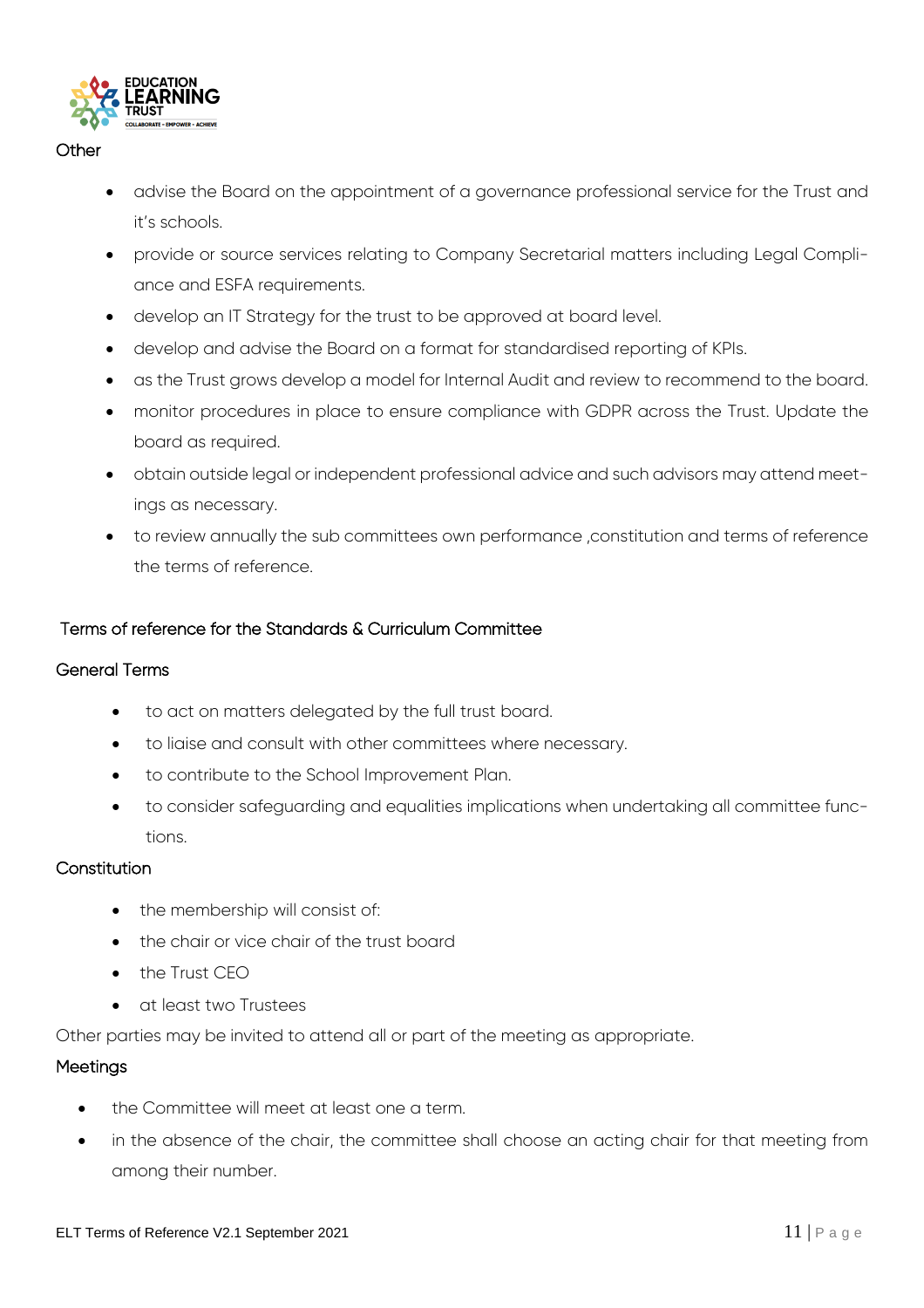

- in the absence of the governance professional , the committee shall choose a clerk for that meeting from among their number.
- the draft minutes of each meeting will be circulated with the agenda for the next ordinary meeting of the trust and will be presented at that meeting by the chair (or in their absence another member of the committee).
- any decisions taken must be determined by a majority of votes of committee members present and voting – but no vote can be taken unless a majority of those present are trustees.

## Standards & Performance

- identify any areas of concern in respect of standards and performance in any school and to ensure that an action plan is created and implemented with the CEO.
- ensure that the Trust's curriculum is balanced and meets the needs of all children/young people.
- scrutinise and review relevant Trust policies for recommendation to the Trust Board.
- ensure that effective processes are in place for the quality assurance of teaching and learning, the curriculum, inclusion and the sharing of good practice across the Trust.
- monitor the quality of education in primary and secondary academies.
- support the CEO in the creation, implementation and monitoring of the Trust's school improvement plan and any post-Ofsted action plan.
- advise the Trust Board with respect to targets for pupil/student achievement across the Trust.
- monitor Careers Education across the Trust and review post-16 destinations against Gatsby Benchmarks and national data.
- monitor appraisal processes across the Trust to ensure they are equitable and robust.
- ensure that effective arrangements are in place across the Trust for pupil/student support and representation, for monitoring attendance and for behaviour management.
- review and challenge progress of the Trust against its strategic objectives and KPIs.
- to review annually the sub committees own performance ,constitution and terms of reference the terms of reference.

## Terms of reference for the Leadership and Succession Planning Committee General Terms

To provide strategic direction by advising on strategic and operational issues which affect leadership and governance, staff performance and recruitment ensuring that succession planning contributes to the long -term success of the Trust.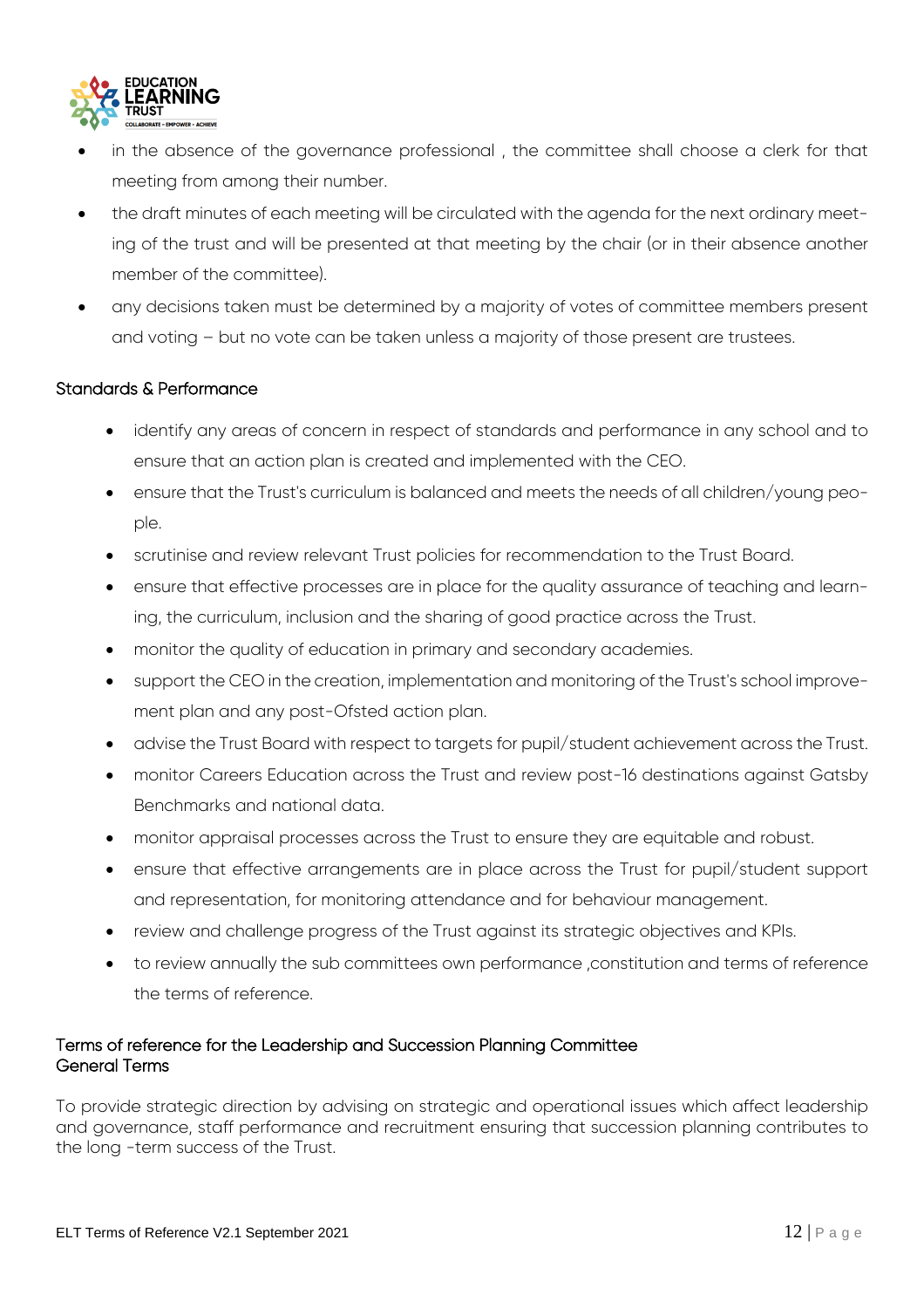

## **Constitution**

- the membership will consist of:
- the chair or vice chair of the trust board
- $\bullet$  the Trust CFO
- three Trustees

Other parties may be invited to attend all or part of the meeting as appropriate. The committee will be supported by the governance professional.

## Meetings

- the Committee will meet at least once a term
- in the absence of the chair, the committee shall choose an acting chair for that meeting from among their number.
- in the absence of the governance professional the committee shall choose a clerk for that meeting from among their number.
- the draft minutes of each meeting will be circulated with the agenda for the next ordinary meeting of the trust and will be presented at that meeting by the chair (or in their absence another member of the committee).
- any decisions taken must be determined by a majority of votes of committee members present and voting – The Chair will have a casting vote in the event of a tie.
- minutes of the committee's meetings will be shared with the board and made available to the public.

## Duties and Responsibilities **Governance**

- advising on the governance structure throughout the Trust
- to ensure that there is a succession plan for Trustees, Governors and Senior Leaders to ensure that the Trust has the right personnel to deliver and plan for current and future needs
- to monitor the quality of leadership
- to oversee the development of governance throughout the Trust to ensure there is robust and consistent practice.
- to develop a schedule of work to ensure that the Trust Board and its Committees including Academy Governing Boards, effectively delivers its statutory responsibilities and core functions.

## **Staffing**

 to ensure that the Trust is staffed sufficiently for the fulfilment of the Trust Growth plan and the effective operation of the Trust.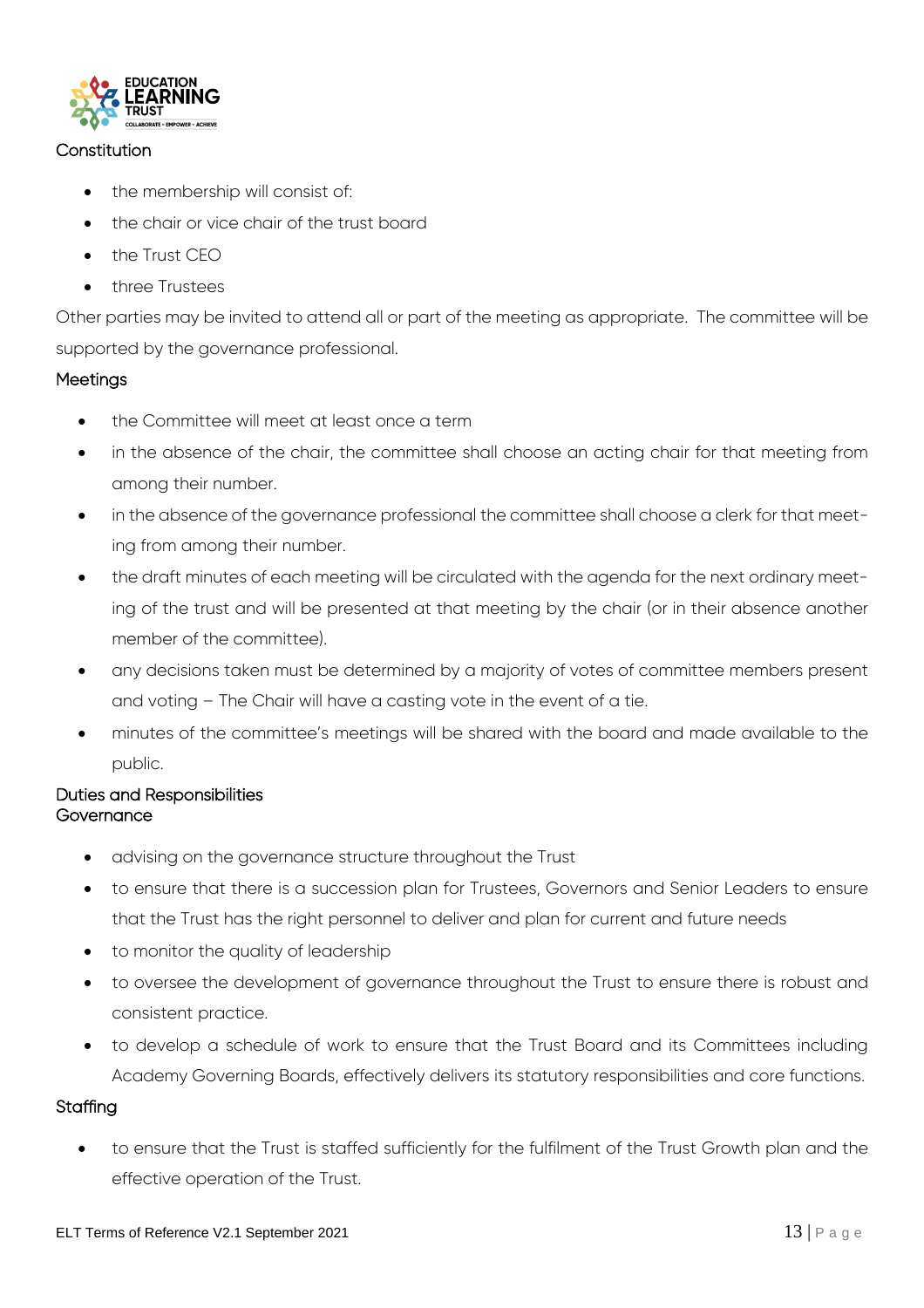

- to establish and oversee the operation of the Trust's Appraisal Policy including the arrangements and operation of the Trust's appraisal procedures for the CEO/Headteachers.
- to ensure that staffing procedures (including recruitment procedures) follow equalities legislation.
- to annually review procedures for dealing with staff discipline and grievances and make recommendations to the trust for approval.
- to monitor approved procedures for staff discipline and grievance and ensure that staff are kept informed of these.
- to recommend to the trust body staff selection procedures, ensuring that they conform with safer recruitment practice, and to review these procedures as necessary.
- in consultation with the CEO to oversee any process leading to staff reductions.
- to review annually the sub committees own performance ,constitution and terms of reference the terms of reference.

## Terms of reference for the Remuneration sub committee General Terms

- to act on matters delegated by the full trust board,
- to liaise and consult with other committees where necessary.
- to consider safeguarding and equalities implications when undertaking all committee functions.
- to establish transparent procedures for developing and implementing policy on pay and employee conditions,

#### Constitution

The membership will consist of:

- the chair or vice chair of the trust board.
- two other trustees appointed by the Board of Trustees.
- a quorum of three will be required.
- the Chair of the Trust Board should not be chair of this committee.
- the governance professional should be in attendance at all meetings.

Other parties may be invited to attend all or part of the meeting as appropriate.

#### **Meetings**

- the Committee will meet at least twice a year or as requested by the Trust Board.
- in the absence of the chair, the committee shall choose an acting chair for that meeting from among their number.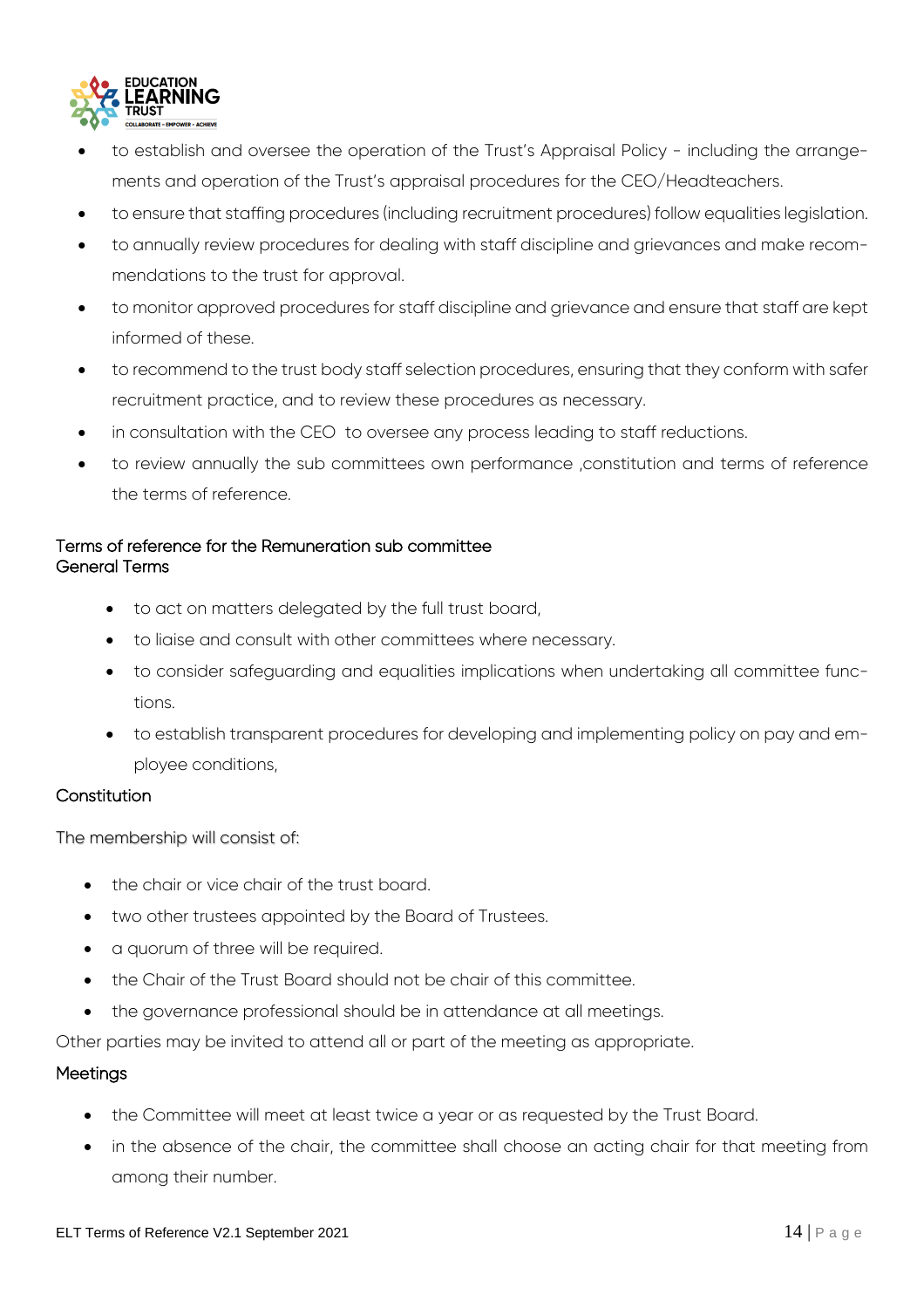

- in the absence of the governance professional the committee shall choose a clerk for that meeting from among their number.
- the draft minutes of each meeting will be circulated with the agenda for the next ordinary meeting of the trust and will be presented at that meeting by the chair (or in their absence another member of the committee).
- any decisions taken must be determined by a majority of votes of committee members present and voting – but no vote can be taken unless a majority of those present are trustees.
- duties and responsibilities.
- to establish a Trust wide Pay Policy for all categories of staff in accordance with all statutory and contractual legislation.
- to be responsible for the review of the Pay Policy.
- to ensure a consistent approach to appraisal and benchmarking of proposed pay awards.
- to submit an annual benchmark review of senior pay to the board, this should include; basic salary, pension provision and contractual terms and conditions.
- to provide documentation in order to justify decisions on pay awards.
- to engage third party professional advice and support when relevant.
- to advise the Trust Board on when the pay policy needs to be reviewed and revised.
- to review annually the sub committees own performance ,constitution and terms of reference.

## This document will be reviewed annually.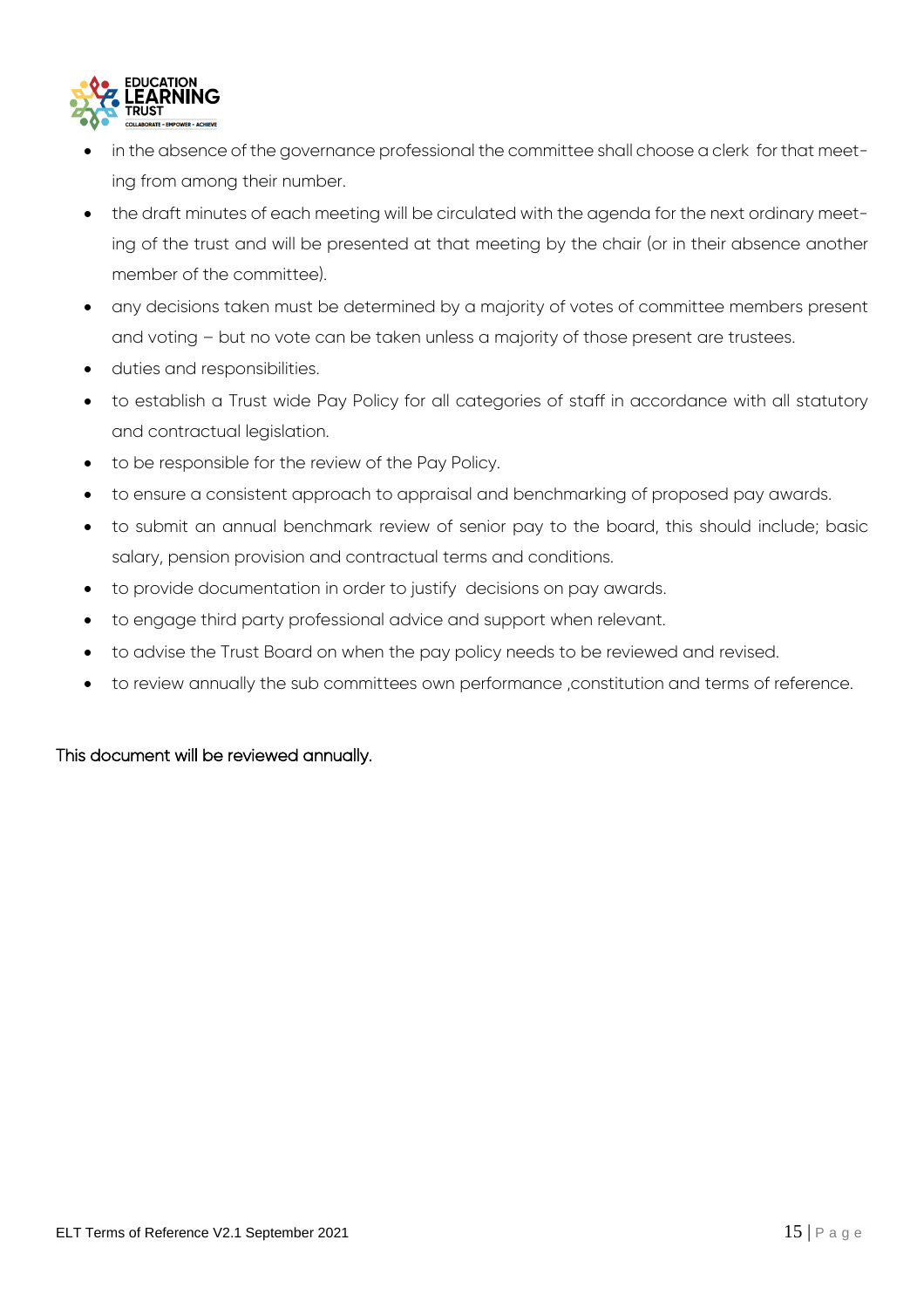

#### Annex 1 – Appointment and Removal of Governors

#### Staff governors

The Trustees shall invite nominations from all staff employed under a contract of employment or a contract for services or otherwise engaged to provide services to the School and, where there are any contested posts, shall hold an election by a secret ballot.

All arrangements for the calling and the conduct of the election and resolution of questions as to whether any person is an eligible candidate shall be determined by the Trustees. The Trustees may delegate the running of the election to the AGB.

#### Parent governors

Parent governors of the AGB shall be elected by parents of registered pupils at the School. He or she must be a parent of, or have parental responsibility for, a pupil at the School at the time when he or she is elected.

The Trustees shall make all necessary arrangements for, and determine all other matters relating to, an election of the parent governors. The Trustees may delegate the running of the election to the AGB.

Where a vacancy for a parent governor is required to be filled by election, the Trustees shall take such steps as are reasonably practical to secure that every person who is known to them to be a parent of a registered pupil at the School is informed of the vacancy and that it is required to be filled by election, informed that he is entitled to stand as a candidate, and vote at the election, and given an opportunity to do so.

Any election of persons who are to be the parent governors, which is contested, shall be held by secret ballot. The arrangements made for the election of the parent governors shall provide for every person who is entitled to vote in the election to have an opportunity to do so by electronic means, post or, if he prefers, by having his ballot paper returned to the School by a registered pupil at the School.

Where the number of parents standing for election is less than the number of vacancies, the Trustees may appoint a person who is the parent of a registered pupil at the School or, where it is not reasonably practical to do so, a person who is the parent of a registered pupil of another School run by the Trust.

## Co-opted governors

Co-opted governors of the AGB shall be appointed by the Trustees. He or she must be:

- a person who lives or works in the community served by the School; or
- a person who, in the opinion of the Trustees, has the necessary skills set and is committed to the government and success of the School.
- The Trustee may not appoint an employee of the Trust as a co-opted governor.

#### General Principles

Where a Governor has been appointed by the AGB, but not yet approved by the Board of Directors they shall, until the first meeting of the Board of Directors, be considered as full Governors.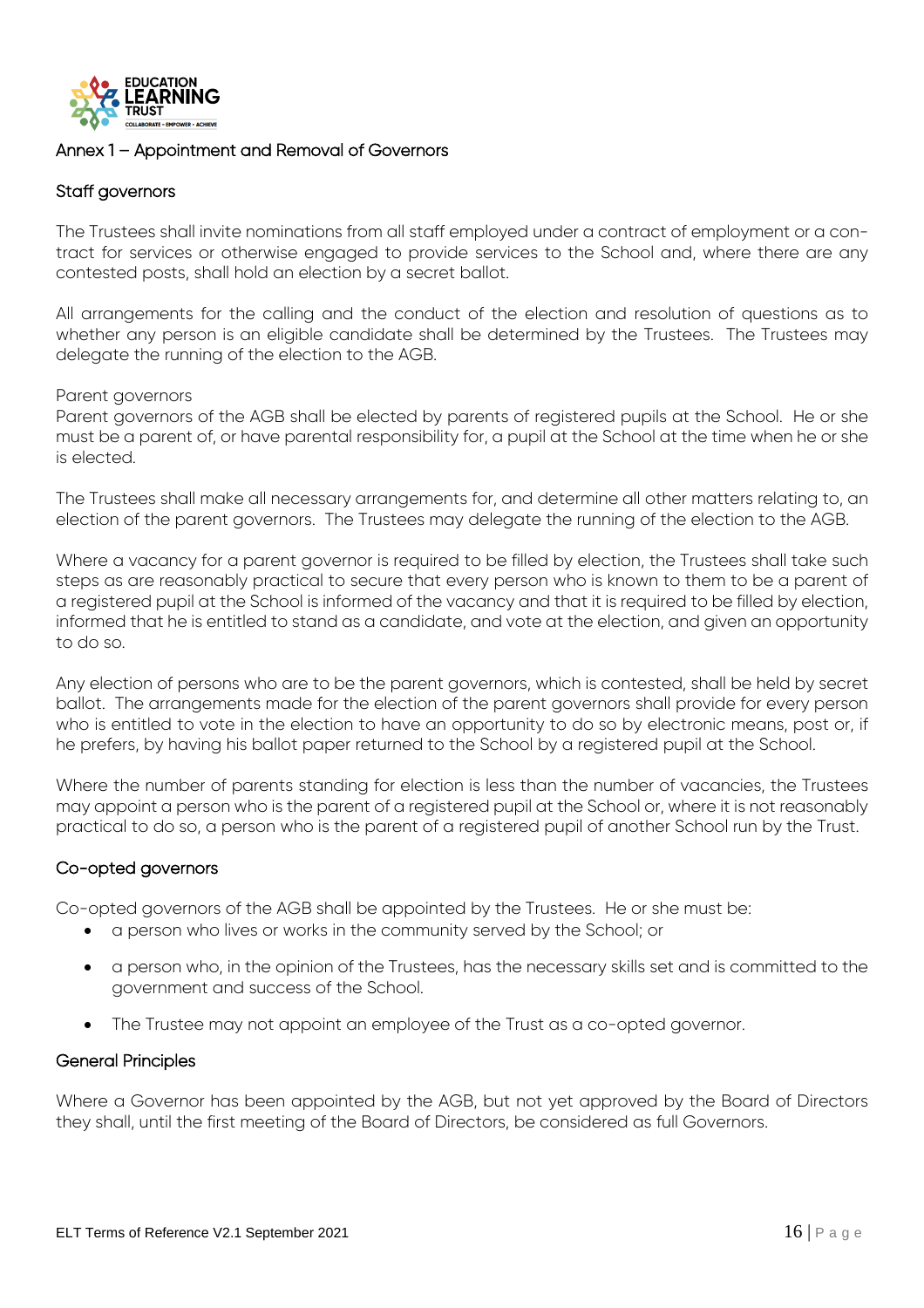

## Term of office

The term of office for any governor shall be 4 years, save for the Headteacher of the School (as applicable) who shall remain a governor until he or she ceases to work at the School. Subject to remaining eligible to be a particular type of governor, any person may be re-appointed or re-elected to the AGB.

## Resignation and removal

A person serving on the AGB shall cease to hold office if:

- he resigns his office by giving notice in writing to the governance professional of the AGB;
- the Headteacher or a staff governor ceases to work at the School;
- the Trustees terminate the appointment of a governor whose presence or conduct is deemed by the Trustees, at their sole discretion, not to be in the best interests of the Trust or the School.

For the avoidance of doubt, a parent governor shall not automatically cease to hold office solely by reason of their child ceasing to be a pupil at the school.

## Disqualification of governors of the AGB

A person shall be disqualified from serving on the AGB if he would not be able to serve as a Trustee in accordance with Articles 68-80 of the Articles.

#### Appointment and removal of Chair and Vice Chair

The Chair and Vice Chair of the AGB shall be appointed by the Trustees and may be removed from office by the Trustees at any time.

The term of office of the Chair and Vice Chair shall be one year. Subject to remaining eligible to be a governor, any governor may be re-appointed as Chair or Vice Chair of the AGB.

The Chair and Vice Chair may at any time resign his office by giving notice in writing to the Trustees.

## The Chair or Vice Chair shall cease to hold office if:

- he ceases to serve on the AGB;
- he is employed by the Trust whether or not at the School; or
- in the case of the Vice Chair, he is appointed to fill a vacancy in the office of the Chair.

Where the Chair is absent from any meeting or there is at the time a vacancy in the office of the Chair, the Vice Chair shall act as the chair for the purposes of the meeting. Where the Vice Chair is also absent from the meeting or there is at the time a vacancy in the office of Vice Chair, the governors of the AGB shall elect one of their number to act as chair for the purposes of that meeting.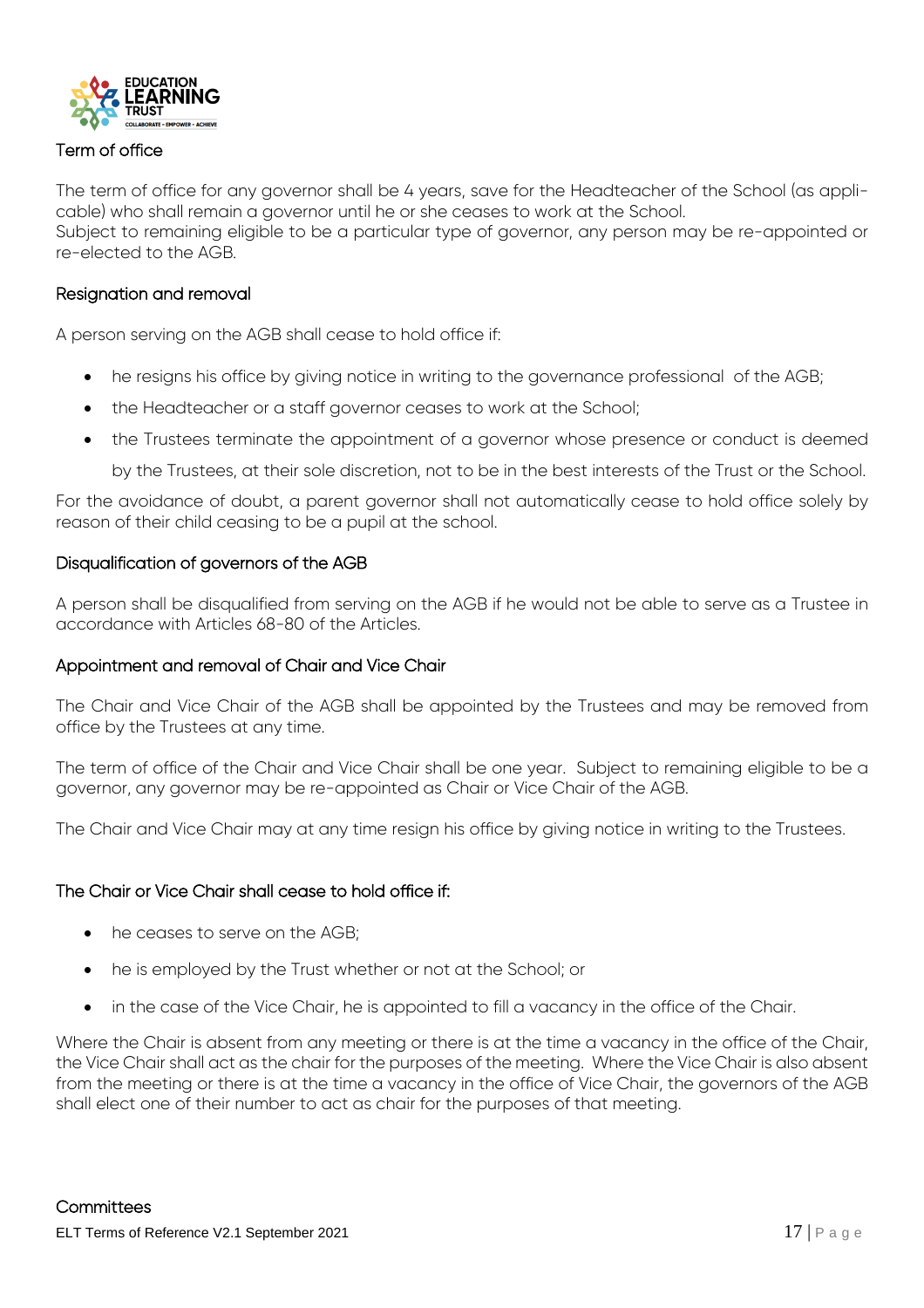

Subject to the prior agreement of the Trustees, the AGB may establish subcommittees who may include individuals who are not members of the AGB, provided that such individuals are in a minority.

The AGB may delegate to a subcommittee or any person serving on the AGB subcommittee, the Headteacher or any other holder of an executive office, such of their powers or functions as they consider desirable. Any such delegation may be made subject to any conditions either the Trustees or the AGB may impose and may be revoked or altered. The person or subcommittee shall report to the AGB in respect of any action taken or decision made with respect to the exercise of that power or function at the meeting of the AGB immediately following the taking of the action or the making of the decision.

Subject to the prior agreement of the Trustees, the AGB may appoint Associate Governors for a specific role/remit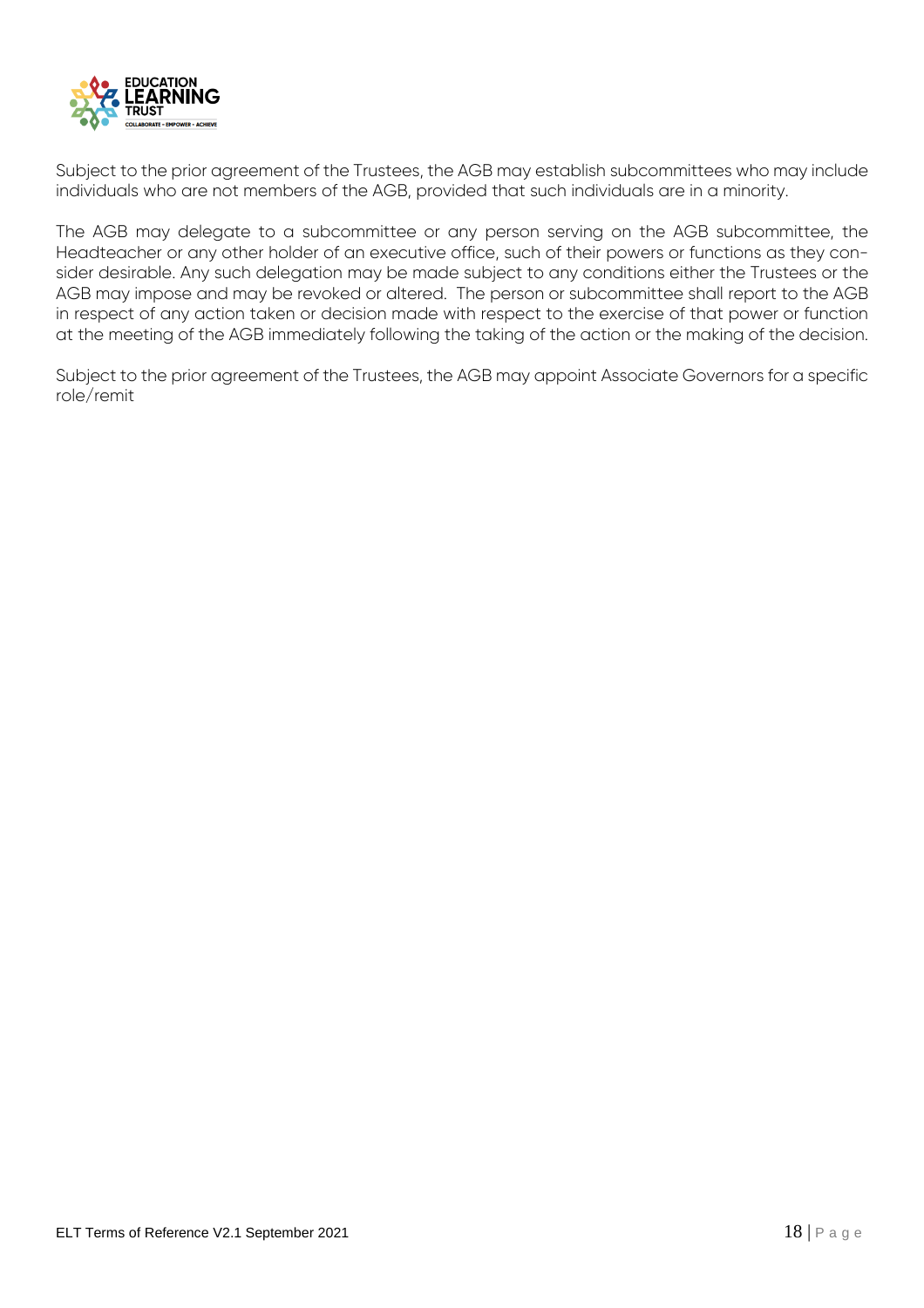

## Annex 2 – Proceedings of the AGB

## **Meetings**

The AGB shall meet at least once in every term and shall hold such other meetings as may be necessary.

Meetings of the AGB shall be convened by the governance professional to the AGB, who shall send the governors written notice of the meeting and a copy of the agenda at least seven clear days in advance of the meeting. Where there are matters demanding urgent consideration, the Chair or, in their absence, the Vice-Chair, may waive the need for seven days' notice of the meeting and substitute such notice as he thinks fit.

Any governor shall be able to participate in meetings of the governors by telephone or video conference provided that he has given reasonable notice to the governance professional of the AGB and that the governors have access to the appropriate equipment.

The convening of a meeting and the proceedings conducted thereat shall not be invalidated by reason of any individual not having received written notice of the meeting or a copy of the agenda thereof or any defect in the election, appointment or nomination of any person serving on the AGB.

## **Quorum**

The quorum for a meeting of the AGB, and any vote on any matter at such a meeting, shall be any three of the governors of the AGB, or, where greater, any one third (rounded up to a whole number) of the total number of governors of the AGB at the date of the meeting, which must include at least one governor appointed by the Trust.

#### Voting

Every matter to be decided at a meeting of the AGB shall be determined by a majority of the votes of the governors present and entitled to vote on the matter. Every governor shall have one vote. Where there is an equal division of votes, the Chair of the meeting shall have the casting vote. A governor may not vote by proxy.

Any governor who is also an employee of the Trust shall withdraw from that part of any meeting of the AGB at which his remuneration, conditions of service, promotion, conduct, suspension, dismissal or retirement are to be considered.

A resolution in writing, signed by all the governors shall be valid and effective as if it had been passed at a meeting of the governors duly convened and held. Such a resolution may consist of several documents in the same form, each signed by one or more of the governors.

#### Conflicts of Interest

Any governor who has or may have any direct or indirect duty or personal interest (including but not limited to any Personal Financial Interest (as defined below)) which conflicts or may conflict with his duties as a governor of the AGB shall disclose that fact to the AGB as soon as he becomes aware of it. A person must absent themselves from any discussions of the AGB in which it is possible that a conflict will arise between his duty to act solely in the interests of the School and any duty or personal interest (including but not limited to any Personal Financial Interest).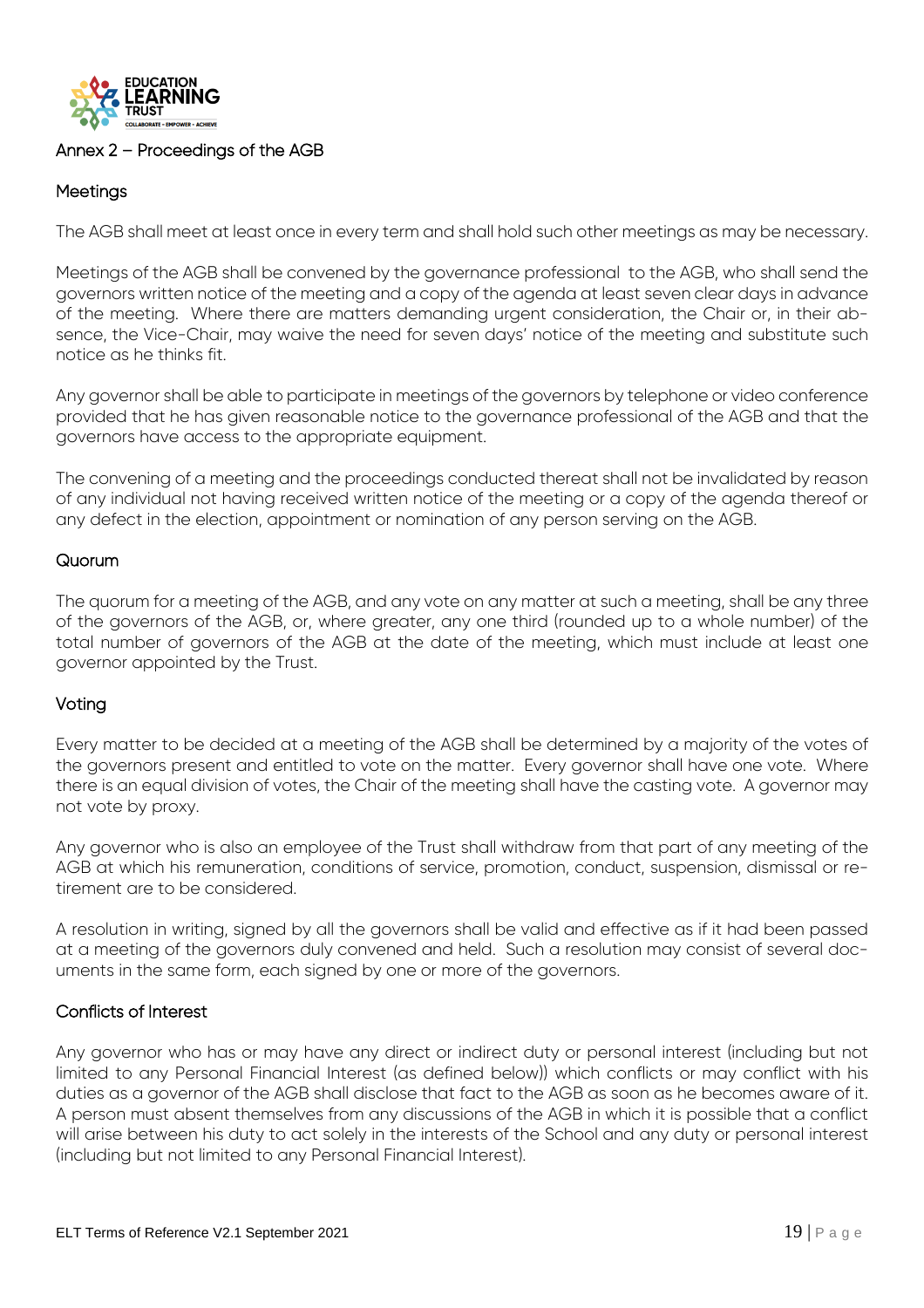

A governor of the AGB has a Personal Financial Interest if he, or any child, stepchild, parent, grandchild, grandparent, brother, sister or spouse of the governor or any person living with the governor as their partner, is in the employment of the Trust or is in receipt of remuneration or the provision of any other benefit directly from the Trust or in some other way is linked to the Trust or the School.

#### Minutes of meetings

At every meeting of the AGB the minutes of the last meeting shall be taken as the first agenda item after any apologies and, if agreed to be accurate, shall be signed as a true record.

The governance professional to the AGB shall ensure that a copy of the agenda for every meeting of the governors, the draft minutes of every such meeting (if they have been approved by the Chair of that meeting), the signed minutes of every such meeting and any report, document or other paper considered at any such meeting are, as soon as is reasonably practicable, made available to the governance professional of the Trustees.

## Annex 3 The CEO

The CEO will:

- Develop and facilitate the Trust in accordance with the Trust Board's and Academies stated aims, objectives and values
- Develop and implement effective operational structures and systems that allow the Trust and its constituent academies to achieve excellence
- Take responsibility for the annual Improvement and Business Plan and key documents such as the Trust's longer term strategic plan, its self-evaluation and improvement plans of the Academies; and in particular lead the growth and sustainability of the Trust, considering the local demographic and political climate.
- Together with the Trust Board ensure robust and appropriate proactive risk mitigation and management for the Trust and that the risk strategy is aligned to local academy risk strategies
- Develop a business model that responds to priorities for trust wide change ,based on analysis of effective business models and the needs of the external environment and the wider community
- Develop and maintain effective national and local partnerships
- Be proactive and drive the strategic priorities ensuring that the Trust strategic plan is fully aligned and in tune with the local academy plans
- Lead the appraisal process across the ELT to support the achievement of strategic priorities
- Lead & manage all operations through the agreed organisation structure and accountability matrix, as defined within the Scheme of Delegation and through the development, implementation and review of Trust level policies to achieve the Board's stated objectives
- Ensure the effective capture of all data to meet statutory and legislative standards
- Ensure the Trust's management and organisational structures are fit for purpose and facilitate continuous improvement
- Support the Chair of the Trustees in their strategic role of leading and supporting AGB chairs
- Ensure that there are clear quality assurance systems embedded across the Trust that drive consistency and improvement in performance